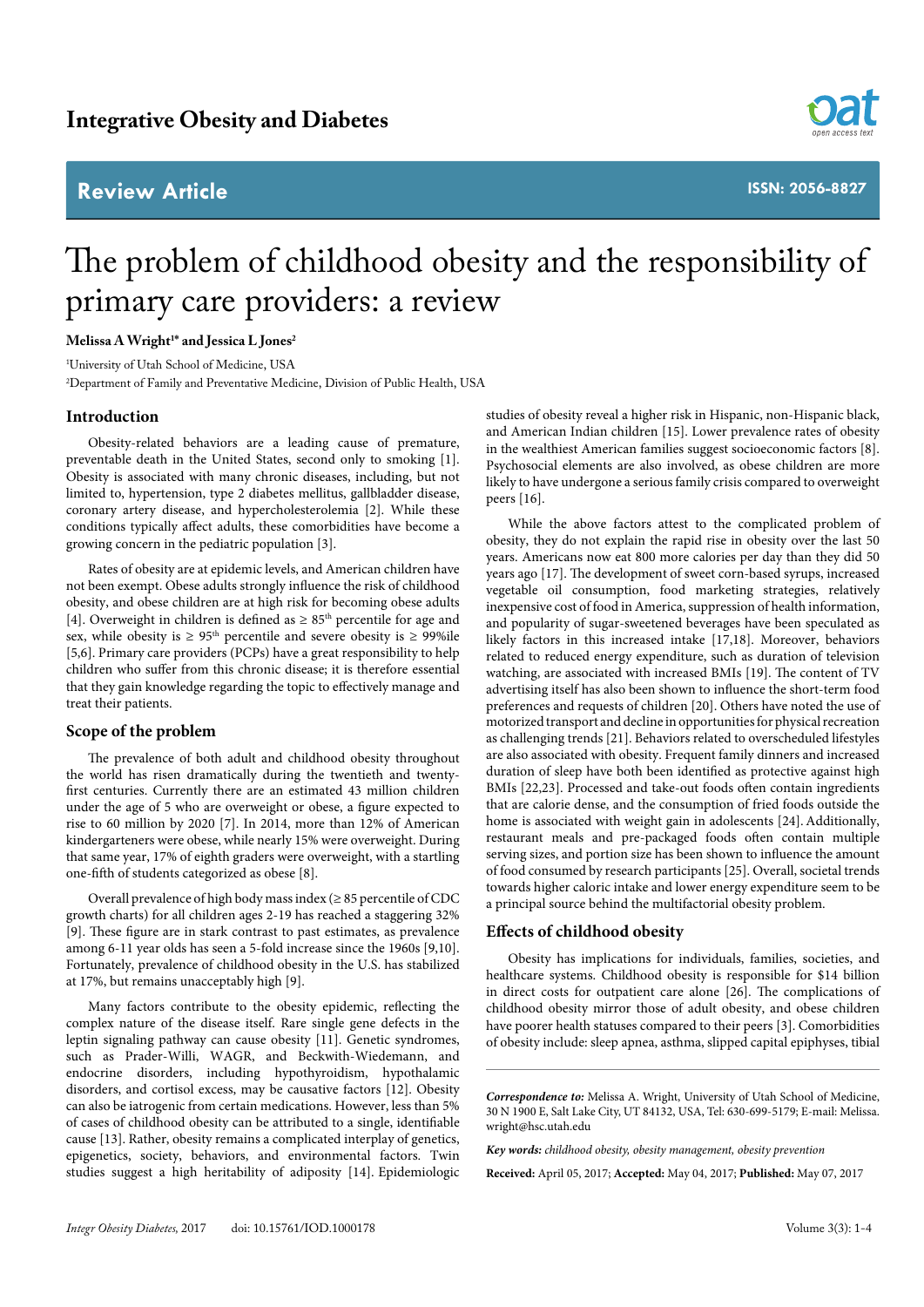torsion, increased risk of fractures and sprains, idiopathic intracranial hypertension, NAFLD, and GERD [21,27]. Orthopedic complications are the most common encountered, but metabolic problems are seen in 42% of obese children and include insulin resistance, type II diabetes, metabolic syndrome, and thyroid dysfunction [27]. One third of obese children have cardiovascular comorbidities such as hyperlipidemia, hypertension, and accelerated atherosclerosis [21,27,28]. PCOS and early menarche may also be seen [21].

Importantly, obesity has psychological impacts on children. Obese children have lower self-worth regarding their physical competence [29], and are subject to more bullying [16]. Anxiety, depression, bulimia, binge eating, ADHD, learning disabilities, and conduct disorders have been more commonly reported in obese children [3]. Furthermore, an estimated 24% of the variance in academic performance can be accounted for by BMI, physical activity, and diet [30]. Obesity has been shown to contribute to declining motor skills in children, which may have lifelong implications regarding patients' abilities to be physical activity [31]. The comorbidities of obesity follow children into adulthood, and a high BMI is predictive of later morbidity and mortality in adulthood [32].

#### **The role of the Primary Care Provider (PCP)**

Because of the multifactorial component of obesity, the most successful programs for lowering obesity rates in the United States will likely involve schools, communities, health care providers, families, and governmental regulations. PCPs are in the unique position to follow children's health over frequent office visits, to partner with parents and influence family behaviors, and to advocate for policy change. While PCPs alone cannot solve the childhood obesity problem, assessment of obesity and obesity-related problems in children "falls squarely in the purview of health care providers" [6]. At the peak of childhood obesity in 2004, providers identified obesity in only half of obese children, with particularly low identification rates among children under five [33]. More can be done to battle childhood obesity, especially in primary care offices.

#### **Prevention and surveillance**

The widespread consensus among researchers is that prevention is the best way to combat childhood obesity [11]. The means by which this can feasibly occur however, is less clear. Evidence supports the implementation of preventative measure by PCPs from before birth, as maternal obesity, smoking, and weight gain during pregnancy are all risks factors for the development of childhood obesity [34]. PCPs can support obstetricians in relaying messages regarding healthy pregnancy practices to their patients and patients' families. In early infancy, exclusive breastfeeding for the first six months should be encouraged as it reduces the risk for obesity later in life [35].

The early years of a child's life are critical in establishing behaviors that will carry into adulthood. The annual incidence of childhood obesity is highest among younger ages, [8] signifying the importance of early prevention. The AAP recommends that during the period of weaning and preschool age, PCPs should guide parents to establish healthy habits in their children. Sugar-sweetened beverages should not be offered, and 100% fruit juice should only be given in small portions, if at all. Foods should resemble the same variety as healthy adult diets. Parents should be encouraged to offer new foods multiple times, while avoiding controlling or restrictive food-related practices. PCPs should also counsel parents that children under age 2 should not have solo media use [34].

In older children, the evidence supports a similar focus on modifiable risk factors. Expert committee recommendations support the following behaviors: minimizing sugar-sweetened beverages, eating a diet in line with USDA recommendations, avoiding skipping breakfast, limiting fast food and portion size, having meals as a family, promoting physical activity for 60 minutes a day, and removing screens from the areas that children sleep so that screen time can be monitored [6].

PCPs face many challenges in the fight against childhood obesity. Parents often do not recognize high BMI in their own children, or may not understand associated health risks [36]. They themselves may be obese and feel unmotivated by failed personal attempts. Parental buyin and family support is essential in changing behaviors of children at high risk for developing obesity. Studies support the use of motivation interviewing in assessing readiness for change, identifying goals, and modifying behaviors [37-39] PCPs can help encourage families to stay motivated, offer possible solutions to challenges, and praise successes. Furthermore, discussions should focus on nutrition and physical activity rather than weight [40].

PCPs are responsible for monitoring their patients for risk factors and rising BMIs. At a minimum, BMI should be documented annually for every child ages 2-18 and functions as an initial screen [6]. For children under the age of 2, weight-for-length should be used with WHO growth charts [34]. Practitioners should interpret and act on BMI findings in the context of risks related to medical health, behaviors, and motivation of families [6]. Simple screening questions to parents about their children's diet and physical activity or about their own level of knowledge regarding obesity risk factors can be useful to guide further discussions [34,41]. In a 2007 report, Barlow et al outlines a "fifteenminute obesity prevention protocol". This five-step process includes assessment of BMI and obesity-associated behaviors, setting an agenda to identify target behaviors, assessing motivation and confidence using motivational interviewing techniques, summarizing the plan for change, and scheduling follow up [6]. While this protocol is likely not feasible for every child given time restrictions of office visits, it provides a framework for providers to abbreviate or expand upon based on the child's risk for developing obesity and current BMI.

Primary care providers can also support efforts to combat obesity outside of the office. Behavioral and lifestyle interventions that are family-centered appear to be effective in reducing weight, and PCPs can advocate for such programs in schools and communities [42]. They can also promote government initiatives to encourage healthy behaviors and help change the public's perception of unhealthy foods for children [17]. Training resources such as the AAP's Change Talk website [34] can ease providers' feelings of inexperience in having these discussions with families [43]. Learning about means of obtaining inexpensive access to healthy foods and physical activities can also arm providers with possible solutions to challenges that families face.

#### **Management and treatment**

When prevention fails, PCPs are responsible for managing the disease. Any child with a BMI  $\geq 85^{\text{th}}$  percentile and comorbidities should be treated [11]. The target outcomes of treatment depend on the age and severity of obesity. Younger children or those with relatively lower BMIs may be treated with the goal of weight maintenance. Older children, or younger children with BMIs  $> 95<sup>th</sup>$  percentile, warrant an aim of gradual weight loss. Aggressive weight loss should be reserved for obese children 12 or older, or for severely obese children between the ages of 6-11 [6].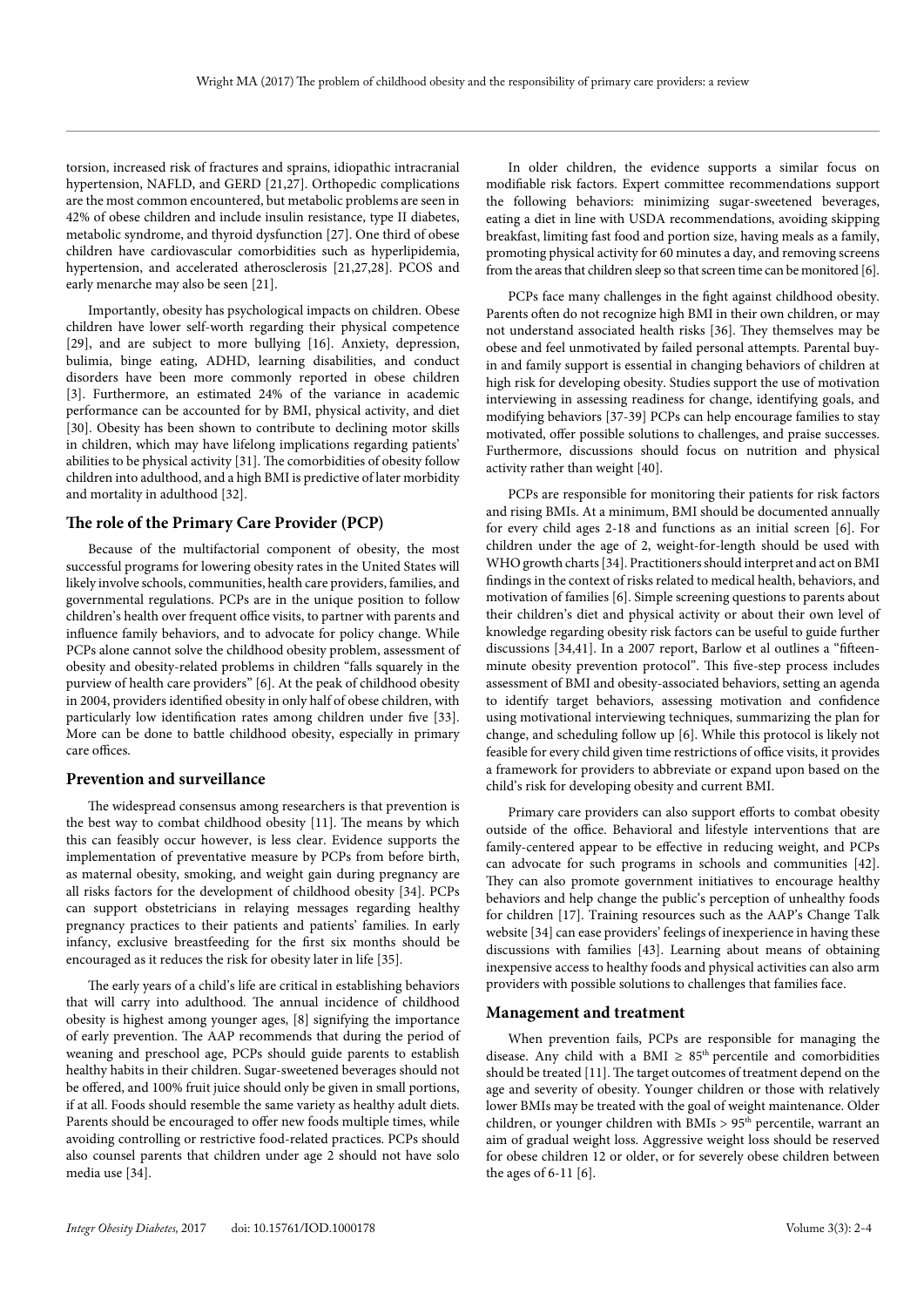The mainstay of treatment is non-medical and focuses on all the same lifestyle modifications that are essential for prevention. Providers should thoroughly assess children for risk factors and associated comorbidities in order to target unhealthy behaviors. Research suggests that neither diet nor exercise alone are as effective as when used in combination [44]. Children cannot be expected to make modifications alone, and have a better chance of being successful when there are household-wide changes. As with prevention, motivational interviewing is central in implementing treatment for children and parents. Office and provider based interventions focusing on motivational interviewing and education of families regarding nutrition and physical activity have been shown to be feasible [45] and effective in changing behaviors [38,46]. Reviews of PCP mediated interventions demonstrate that PCP driven obesity treatment can be both successful and sustainable [47].

Medical treatment may be necessary for severely obese children who fail non-pharmacologic management. Research on the use of medication for the treatment of obesity in children is limited. Currently, there are two weight loss medications FDA approved for children. Sibutramine, a serotonin reuptake inhibitor, is approved for children 16 years or older. Orlistat, an intestinal lipase inhibitor, is approved for children 12 years or older. While meta-analysis from randomized controlled data does indicate minor effectiveness of both orlistat and sibutramine when combined with lifestyle interventions, side effects may limit treatment tolerance [42]. Surgical options do exist, and bariatric procedures are effective in decreasing BMI [13]. Because of the paucity of data regarding long-term outcomes and consequences though, bariatric surgery should be reserved for severe cases in adolescents with significant comorbidities. Furthermore, patients need to have failed lifestyle and pharmacologic intervention, as well as have achieved 95% of adult stature [48]. Overall, more evidence is needed regarding these aggressive treatment options.

Currently, the AMA expert committee recommends that providers adopt a staged protocol in treating childhood obesity, a method that is also supported by both the AAFP and AAP [6,49]. The four identified stages are prevention plus, structured weight management, comprehensive multidisciplinary intervention, and tertiary care intervention. The first three stages center on modifying unhealthy behaviors, with each level adopting more detailed goals regarding diet and exercise, stricter restrictions on intake and sedentary time, and greater reliance on dieticians, exercise specialists, and/or established weight loss programs. The final stage, tertiary care intervention, incorporates medications and possibly surgery into treatment recommendations. Factors such as age, severity of obesity, existence of comorbidities, family readiness, and psychosocial dynamics can help guide the time spent in each stage [6]. The USPSTF recommendations also support the identification of obesity through BMI screening, as well as the use of comprehensive behavioral interventions for treatment [50].

#### **Challenges and the future**

The speed by which the childhood obesity problem has grown appears to have slowed, but much work is needed to reverse the problem. As of now, the data remains mixed, although supportive of interventions that focus on behavioral lifestyle interventions, involve parents, and are tailored to a patient's age and situation.<sup>42</sup> The heterogeneity of research itself may point towards the need for changes at all levels, including those of individuals, families, schools, communities, social trends, medical personnel, and governments.

As defenders of children's health, primary care providers have a responsibility to prevent, recognize, and manage childhood obesity in their patients.

#### **References**

- 1. Mokdad AH, Marks JS, Stroup DF, Gerberding JL (2004) Actual causes of death in the United States, 2000. *JAMA* 291: 1238-1245. [\[Crossref\]](http://www.ncbi.nlm.nih.gov/pubmed/15010446)
- 2. Must A, Spadano J, Coakley EH, Field AE, Colditz G, et al. (1999) The disease burden associated with overweight and obesity. *JAMA* 282: 1523-1529. [\[Crossref\]](http://www.ncbi.nlm.nih.gov/pubmed/10546691)
- 3. Halfon N, Larson K, Slusser W (2013) Associations between obesity and Comorbid mental health, developmental, and physical health conditions in a nationally representative sample of US children aged 10 to 17. *Academic Pediatrics* 13: 6-13.
- 4. Koplan JP, Dietz WH (1999) Caloric imbalance and public health policy. *JAMA* 282: 1579-1581.
- 5. Shields M, Tremblay MS (2010) Canadian childhood obesity estimates based on WHO, IOTF and CDC cut-points. *Int J Pediatr Obes* 5: 265-273.
- 6. Barlow SE, Expert Committee (2007) Expert committee recommendations regarding the prevention, assessment, and treatment of child and adolescent overweight and obesity: summary report. *Pediatrics* 120 Suppl 4: S164-192. [\[Crossref\]](http://www.ncbi.nlm.nih.gov/pubmed/18055651)
- 7. de Onis M, Blössner M, Borghi E (2010) Global prevalence and trends of overweight and obesity among preschool children. *Am J Clin Nutr* 92: 1257-1264. [\[Crossref\]](http://www.ncbi.nlm.nih.gov/pubmed/20861173)
- 8. Cunningham SA, Kramer MR, Narayan KM (2014) Incidence of childhood obesity in the United States. *N Engl J Med* 370: 403-411. [\[Crossref\]](http://www.ncbi.nlm.nih.gov/pubmed/24476431)
- 9. Ogden CL, Carroll MD, Kit BK, Flegal KM (2014) Prevalence of childhood and adult obesity in the United States, 2011-2012. *JAMA* 311: 806-814. [\[Crossref\]](http://www.ncbi.nlm.nih.gov/pubmed/24570244)
- 10. CDC, Ogden C, Carroll M (2010) Prevalence of obesity among children and adolescents: United States, trends 1963-1965 through 2007-2008. Center for Disease Control and Prevention.
- 11. Han JC, Lawlor DA, Kimm SY (2010) Childhood obesity. *Lancet* 375: 1737-1748. [\[Crossref\]](http://www.ncbi.nlm.nih.gov/pubmed/20451244)
- 12. Weiss R, Lustig RH (2014) Obesity, metabolic syndrome, and disorders of energy balance. (4<sup>th</sup> edn) In: Sperling MA. Pediatric endocrinology. United States: Saunders; pp: 956-1014.
- 13. Atay Z, Bereket A (2016) Current status on obesity in childhood and adolescence: Prevalence, etiology, co-morbidities and management. *Obesity Medicine* 3: 1-9.
- 14. Maes HH, Neale MC, Eaves LJ (1997) Genetic and environmental factors in relative body weight and human adiposity. *Behavior Geneics* 27: 325-351.
- 15. Gurnani M, Birken C, Hamilton J (2015) Childhood Obesity: Causes, Consequences, and Management. *Pediatric Clinics of North America* 62: 821-840.
- 16. Häkkänen P, Ketola E, Laatikainen T (2016) Development of overweight and obesity among primary school children-a longitudinal cohort study. *Family Practice* 33: 368-373.
- 17. Perry CL, Creamer MR (2014) The childhood obesity epidemic: lessons learned from tobacco. *J Pediatr* 164: 178-185. [\[Crossref\]](http://www.ncbi.nlm.nih.gov/pubmed/24011763)
- 18. Malik VS, Pan A, Willett WC, Hu FB (2013) Sugar-sweetened beverages and weight gain in children and adults: a systematic review and meta-analysis. *Am J Clin Nutr* 98: 1084-1102.
- 19. Kaur H, Choi WS, Mayo MS, Harris KJ (2003) Duration of television watching is associated with increased body mass index. *J Pediatrics* 143: 506-511.
- 20. McGinnis MJ, Gootman JA, Kraak VI (2006) Food marketing to children and youth: Threat or opportunity? Washington, DC: National Academies Press.
- 21. Lobstein T, Baur L, Uauy R; IASO International Obesity TaskForce (2004) Obesity in children and young people: a crisis in public health. *Obes Rev* 5 Suppl 1: 4-104. [\[Crossref\]](http://www.ncbi.nlm.nih.gov/pubmed/15096099)
- 22. Wansink B, van Kleef E (2013) Dinner rituals that correlate with child and adult BMI. *Obesity* 22: 91-95.
- 23. Patel SR, Hu FB (2008) Short sleep duration and weight gain: a systematic review. *Obesity (Silver Spring)* 16: 643-653. [\[Crossref\]](http://www.ncbi.nlm.nih.gov/pubmed/18239586)
- 24. Taveras EM, Berkey CS, Rifas-Shiman SL, Ludwig DS, Rockett HR, et al. Association of Consumption of Fried Food Away From Home With Body Mass Index and Diet Quality in Older Children and Adolescents. *Pediatrics* 116: e518-e524.